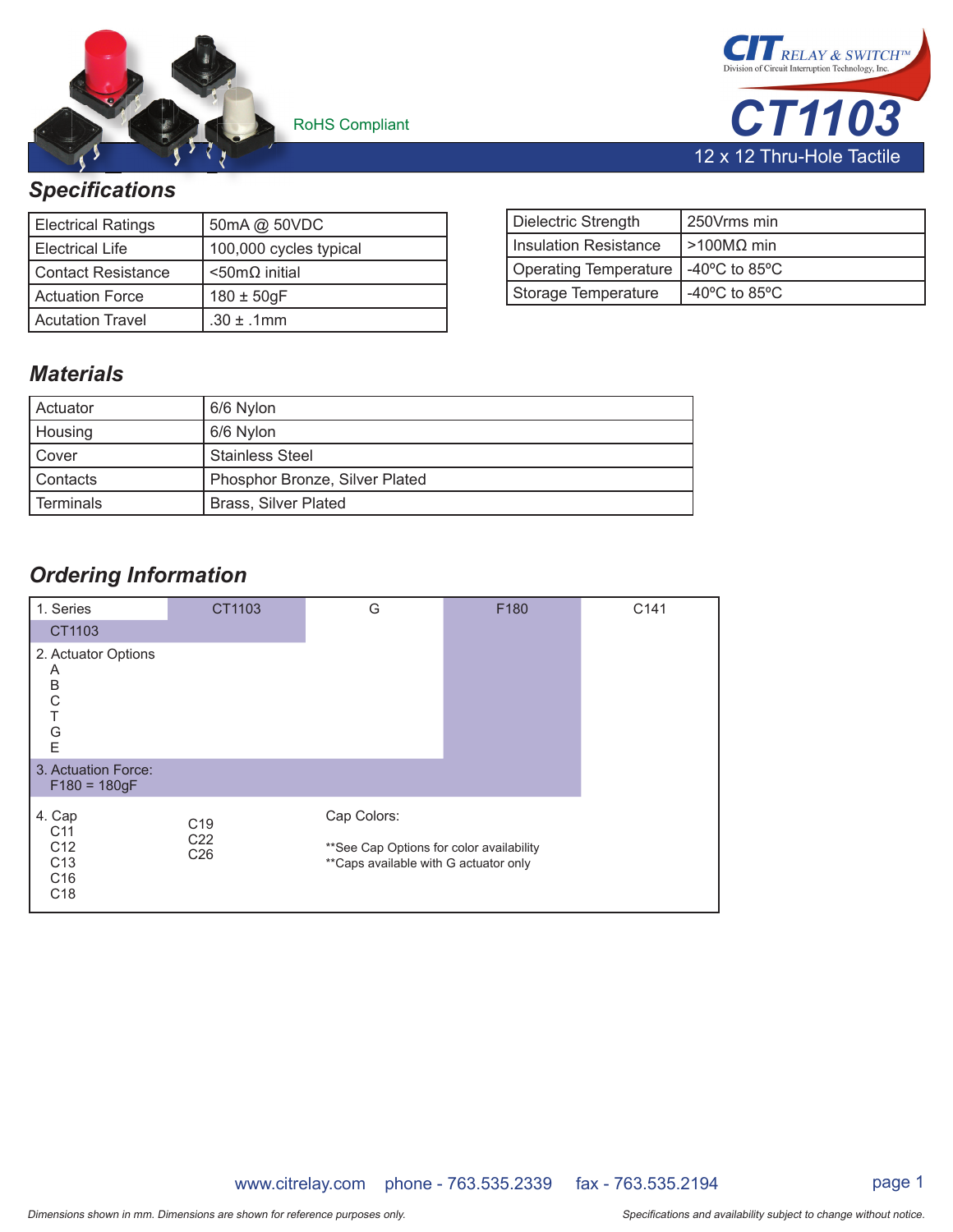

### *Dimensions*



## *Schematic & PC Layout*



page 2

www.citrelay.com phone - 763.535.2339 fax - 763.535.2194

5.0 +/- 0.1